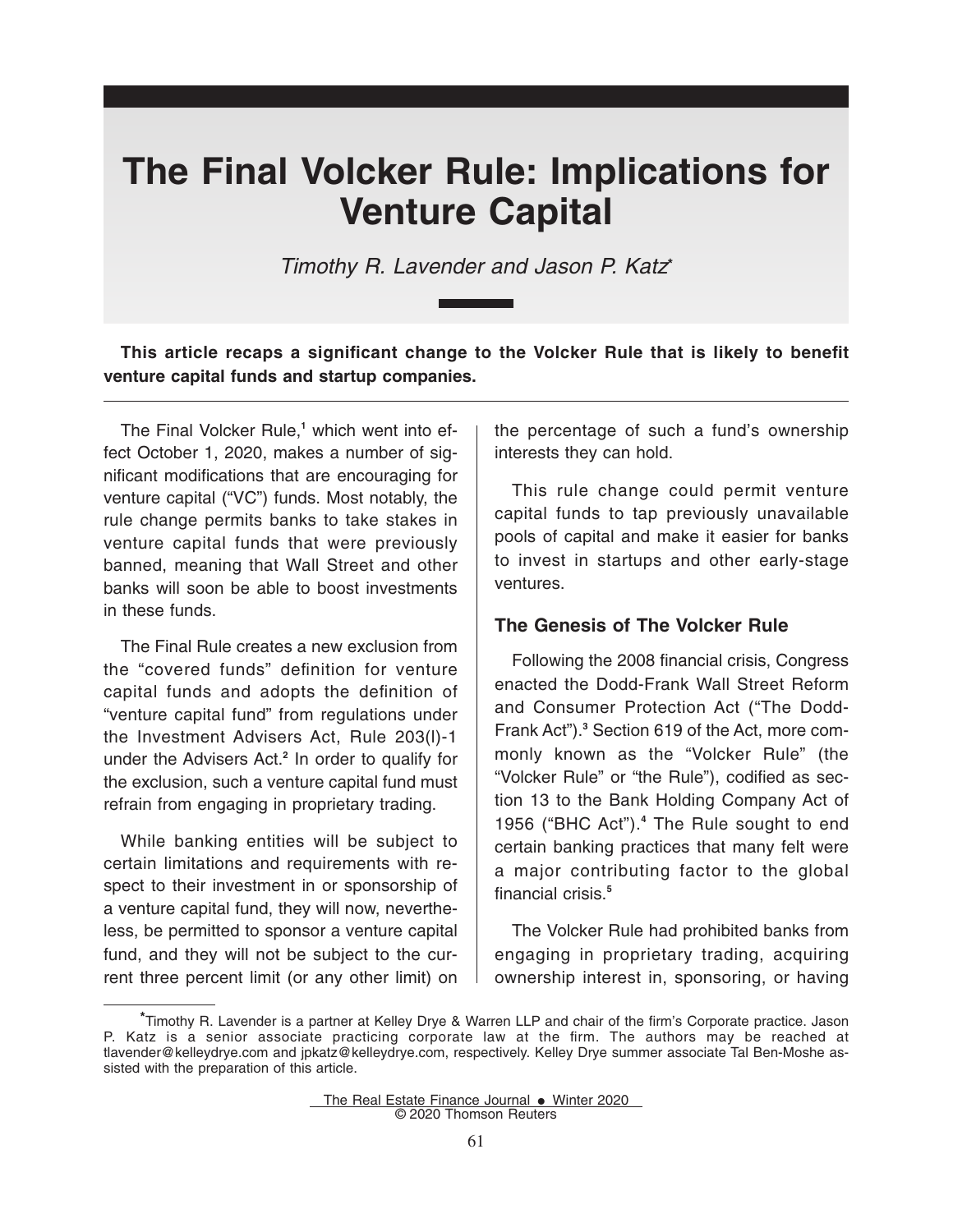relationship with certain hedge funds and other private investment funds referred to as "covered funds" ("Covered Funds").**<sup>6</sup>** For example, regulations restricted banking entities from engaging in relationships with some venture capital funds that primarily invested in small businesses and startups, as well as private equity funds and hedge funds.

# **Covered Funds Under the Volcker Rule**

The current Volcker Rule defines a covered fund as any entity that:

- $\bullet$  Relies on Section 3(c)(1) or 3(c)(7) of the Investment Company Act ("ICA") (i.e., the private fund exemptions that most hedge funds, private equity funds, and venture capital funds rely upon);
- Is a commodity pool whose operator relies on CFTC Rule 4.7; or
- A foreign fund that either relies on Section  $3(c)(1)$  or  $3(c)(7)$  of the ICA with respect to U.S. investors or satisfies other criteria.

Accordingly, the original Volcker Rule deems most private funds not considered an investment company under the ICA to be covered funds, thus, significantly limiting banks' investments.

On June 25, 2020, the Federal Reserve ("Board"), Securities and Exchange Commission ("SEC"), Commodity Futures Trading Commission ("CFTC"), Federal Deposit Insurance Corporation ("FDIC"), and Office of the Comptroller of the Currency ("OCC"), adopted regulations implementing Section 13 of the BHC Act, revising the restrictions of a banking entity or nonbank financial company supervised by the Board to engage in proprietary trading, and permitting them to have certain interests in, or relationships with, hedge fund and private equity funds (the "Final Amendments"). The Final Amendments, along with the Final Rule, effective October 1, 2020, will ease prior restrictions on banking entities by adding four new types of funds to the Volcker Rule's list of exclusions. Thus, some funds that regulators had categorized as covered funds (and not able to have a relationship with a banking entity), will now be excluded from the Volcker Rule's prohibitions.

While the Final Amendments and Final Rule also add exclusions for qualifying credit funds, qualifying family wealth management vehicles, and customer facilitation vehicles, this article focuses on qualifying venture capital funds.

The Final Amendments allow banking entities to acquire or retain ownership interests in, or sponsor, certain venture capital funds, to the extent the banking entity is permitted to engage in such activities under applicable law. These changes will give banks the ability to invest in VC funds, though only "venture capital funds" as defined by the SEC regulations qualify for the exclusion.

There are two gating questions to determine whether a banking entity can invest in a VC fund:

- 1. Is the fund a "venture capital" fund under SEC regulations? and
- 2. If so, what rules and regulations does the fund and the banking entity have to abide by in order to maintain a legal relationship? In other words, how does the fund avoid the Volcker Rule's definition of those covered funds that cannot have a relationship with banking entities?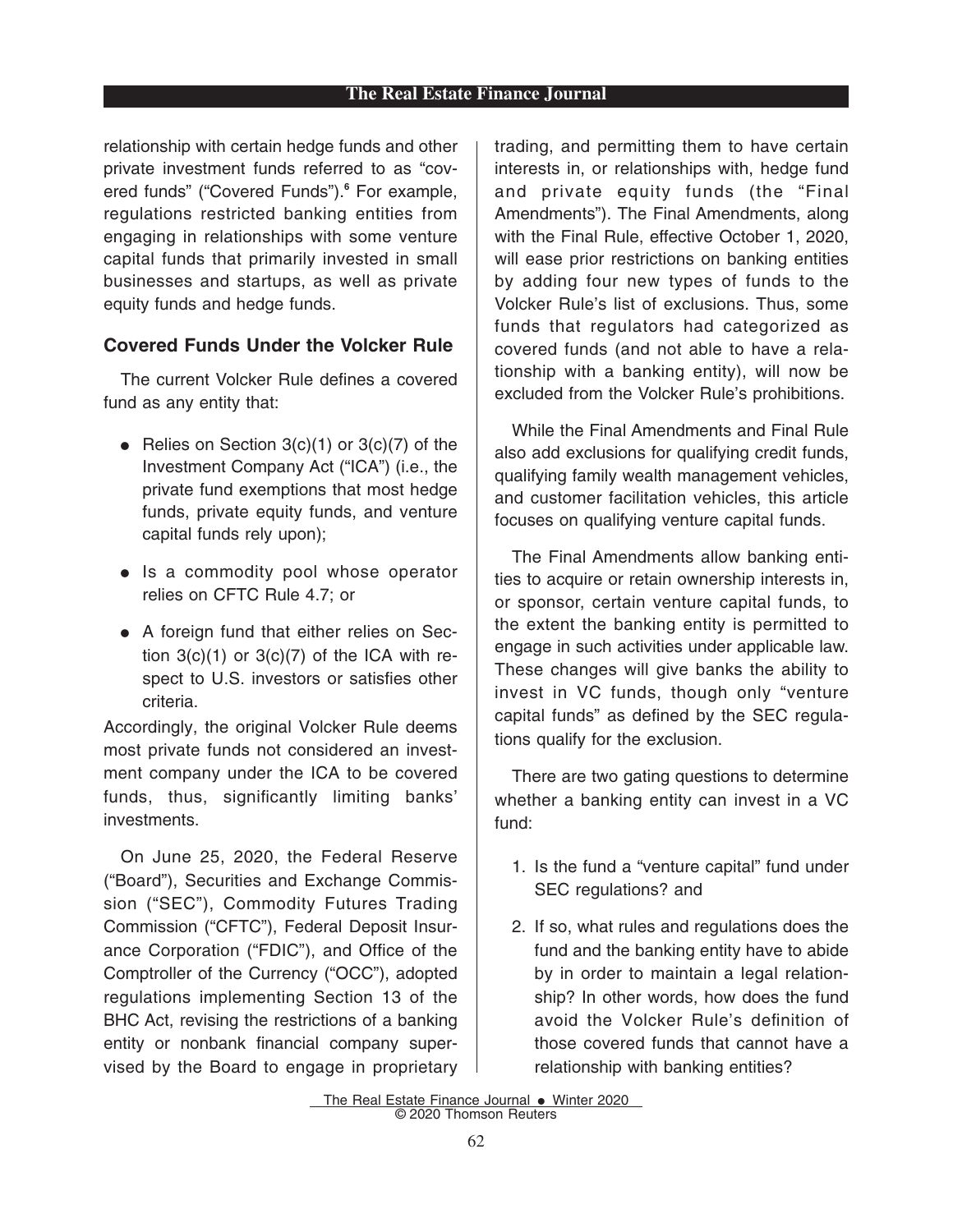### **The Final Volcker Rule: Implications for Venture Capital**

# **What Constitutes a Venture Capital Fund Under the SEC Regulations?**

A private fund must meet all of the following requirements to qualify as a venture capital fund under SEC regulations:

- Represents to its investors that it pursues a venture capital strategy;
- Holds no more than 20 percent of the amount of its aggregate capital contributions (plus uncalled capital commitments) in assets that are not "qualifying investments;"
- Will not incur leverage, including guarantees, of more than 15 percent of aggregate capital contributions or incur leverage for a term exceeding 120 days;
- Only issue securities that do not provide holders withdrawal rights;
- Is not registered as an investment company under the ICA; and
- Has not elected to be treated as a business development company.

# **How Can a VC Fund Qualify for the Volcker Rule Exclusion?**

The Final Rule exempts an issuer that meets the definition of venture capital fund in 17 C.F.R. 275.203(l)-1 and does not engage in proprietary trading (as defined under the Current Rule).

If a fund complies with the below, it probably meets these requirements and banking entities may likely invest.

1. The fund does not engage in proprietary trading.**<sup>7</sup>**

- 2. If a banking entity takes an ownership interest in the fund:
	- a. It will not lead to a conflict of interest between the banking entity its clients;
	- b. It will not expose the banking entity to a high-risk asset or trading strategy;
	- c. It will not threaten the safety of the banking entity or threaten U.S. financial stability; and
	- d. It will comply with all applicable banking regulations and laws.
- 3. The banking entity does/will not guarantee, assume, or insure the fund's performance.
- 4. If the banking entity acts as a sponsor/ advisor:
	- a. It will provide investors, current or prospective, with written disclosures required by the Volcker Rule;
	- b. It will ensure that the fund's activities follow the safety and soundness standards; and
	- c. It will comply with Section 23A**<sup>8</sup>** as if the fund were a covered fund.

A word of caution, as mentioned above, a banking entity that sponsors or serves as an investment adviser or commodity trading advisor to the venture capital fund may not rely on the qualifying venture capital fund exclusion unless the banking entity:

• Provides prospective and actual investors in the venture capital fund with the

The Real Estate Finance Journal . Winter 2020 © 2020 Thomson Reuters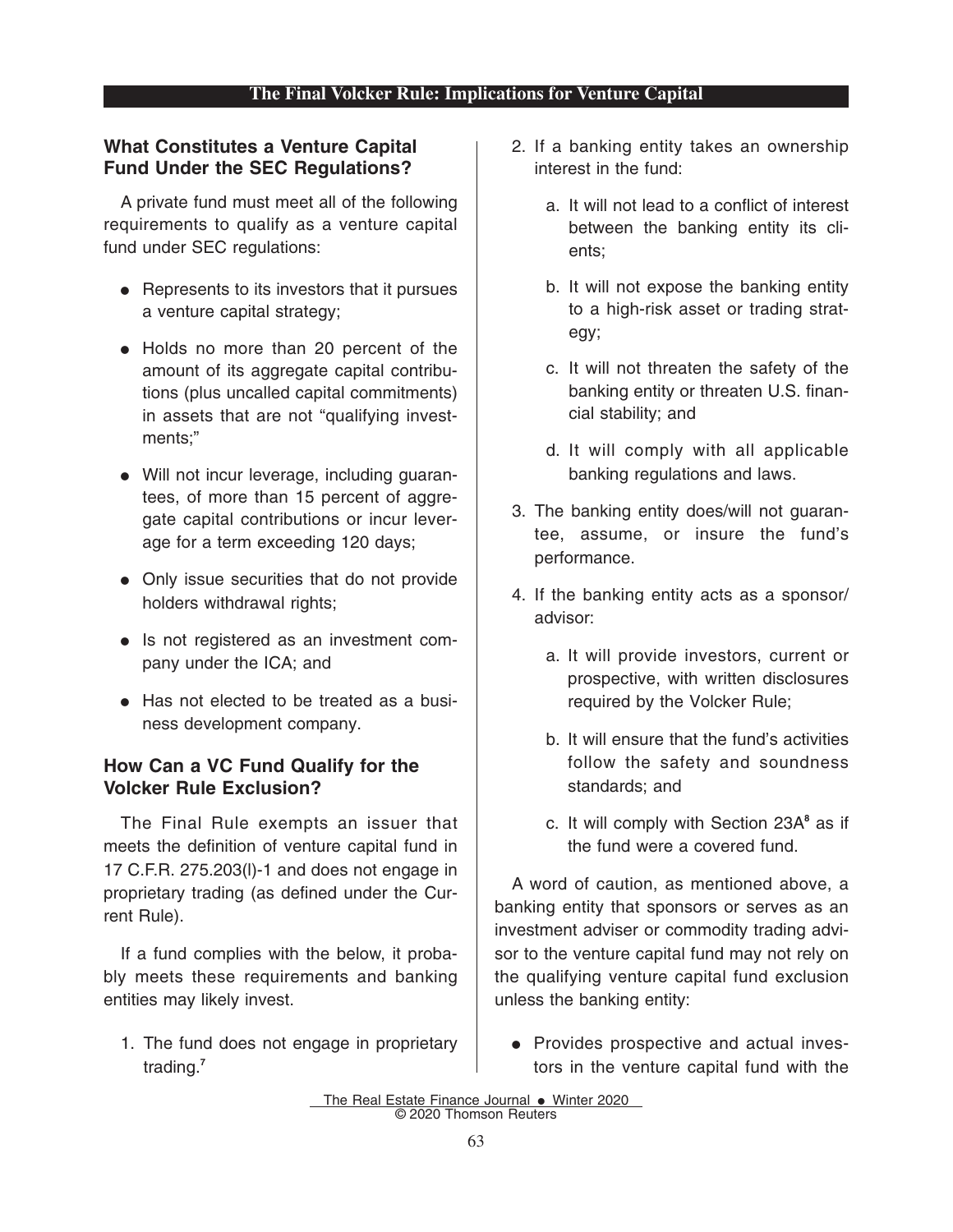written disclosures required under the asset management exemption;

- $\bullet$  Ensures that the activities of the venture capital fund are consistent with safety and soundness standards;
- **Complies with Super 23A<sup>9</sup> with respect to** the venture capital fund; and
- Complies with the anti-quarantee requirement of the asset management exemption.

#### **Conclusion**

The Final Volcker Rule will allow banks to invest in certain covered funds - including venture capital funds, credit funds, customer facilitation funds, and family wealth management vehicles. This change may increase the funds available for investment in startups, thus encouraging capital formation.

Funds that seek to raise capital from banking entities should ensure that they in fact qualify as venture capital funds under applicable SEC regulations to meet the Volcker Rule Exclusion, as banks will likely be performing careful diligence before they make investments in such funds. One critical consideration is the limitation on venture capital funds incurring leverage. Funds may want to consider including restrictions in their governing documents and/or other safeguards to avoid crossing the permitted leverage threshold.

#### **NOTES:**

**1** Five federal regulatory agencies on June 25, 2020 finalized a rule modifying the Volcker rule's prohibition on banking entities investing in or sponsoring covered funds. With the adoption of the final rule, the agencies are creating four new exclusions from the definition of "covered fund" for venture capital funds, credit funds, family wealth management vehicles, and customer facilitation vehicles. See, https://www.federalreserve.gov/new sevents/pressreleases/bcreg20200625a.htm.

#### **2** 17 C.F.R. § 275.203(l)-1.

**3** The Dodd-Frank Wall Street Reform and Consumer Protection Act (Pub.L. 111-203, H.R. 4173, commonly referred to as Dodd-Frank) (July 21, 2010).

**4** P.L. 111-203 § 1855; 124 Stat. 1375.

**5** Legislators and regulators have long grappled with whether restricting the types of activities banks can engage in, or reforming banks' structures, might reduce the risk of large bank failures and the risk of systemic instability, such as that seen in the 2008 financial crisis. The Volcker Rule is an example of a means of addressing this issue. See, Financial Reform: An Overview of The Volcker Rule, In Focus (Congressional Research Service, July 9, 2018), at https://fas.org/sgp/crs/misc/IF 10923.pdf.

Each of the Volcker Rule regulations as codified in different sections of the Code of Federal Regulations ("C.F.R".) 12 C.F.R. Part 44 (Office of the Comptroller of the Currency) (OCC); 12 C.F.R. Part 248 (Board of Governors of the Federal Reserve System) ("FRB"); 12 C.F.R. Part 351 (Federal Deposit Insurance Corporation) ("FDIC"); 17 C.F.R. Part 255 (Securities and Exchange Commission) ("SEC"); and, 15 C.F.R. Part 75 ("CFTC").

**<sup>6</sup>**The base definition of "covered fund" is broad, covering any issuer that would be an investment company, as defined in the Investment Company Act of 1940 (the "Investment Company Act") but for the application of Section 3(c)(1) or 3(c)(7) of the Investment Company Act. The Original Rule included 14 exclusions from the definition of "covered fund." The 2020 Revisions will add four new exclusions:

- **•Credit funds;**
- EVenture capital funds;
- EFamily wealth management vehicles; and
- ECustomer facilitation vehicles.

**7** The original Volcker Rule consisted of Subparts A through D. Subpart B defined Proprietary Trading as engaging as principal for the trading account of a banking entity in the purchase or sale of a financial instrument. Thus, compliance with the Rule by a banking entity depends on whether the account for which the trade is placed satisfies the definition of "trading account" and whether the trade involves a financial instrument. Financial instrument includes a security, a derivative, and a contract of sales of a commodity for future delivery, or an option on any of the foregoing. The term security includes any note, stock, security future, bond, debenture, certificate of interest, o participation in any profitsharing agreement, any collateral trust certificate, certificate of deposit for a security, any put, call, straddle, option or privilege entered into on a national securities exchange related to foreign currency, or, in general, any

The Real Estate Finance Journal  $\bullet$  Winter 2020 © 2020 Thomson Reuters